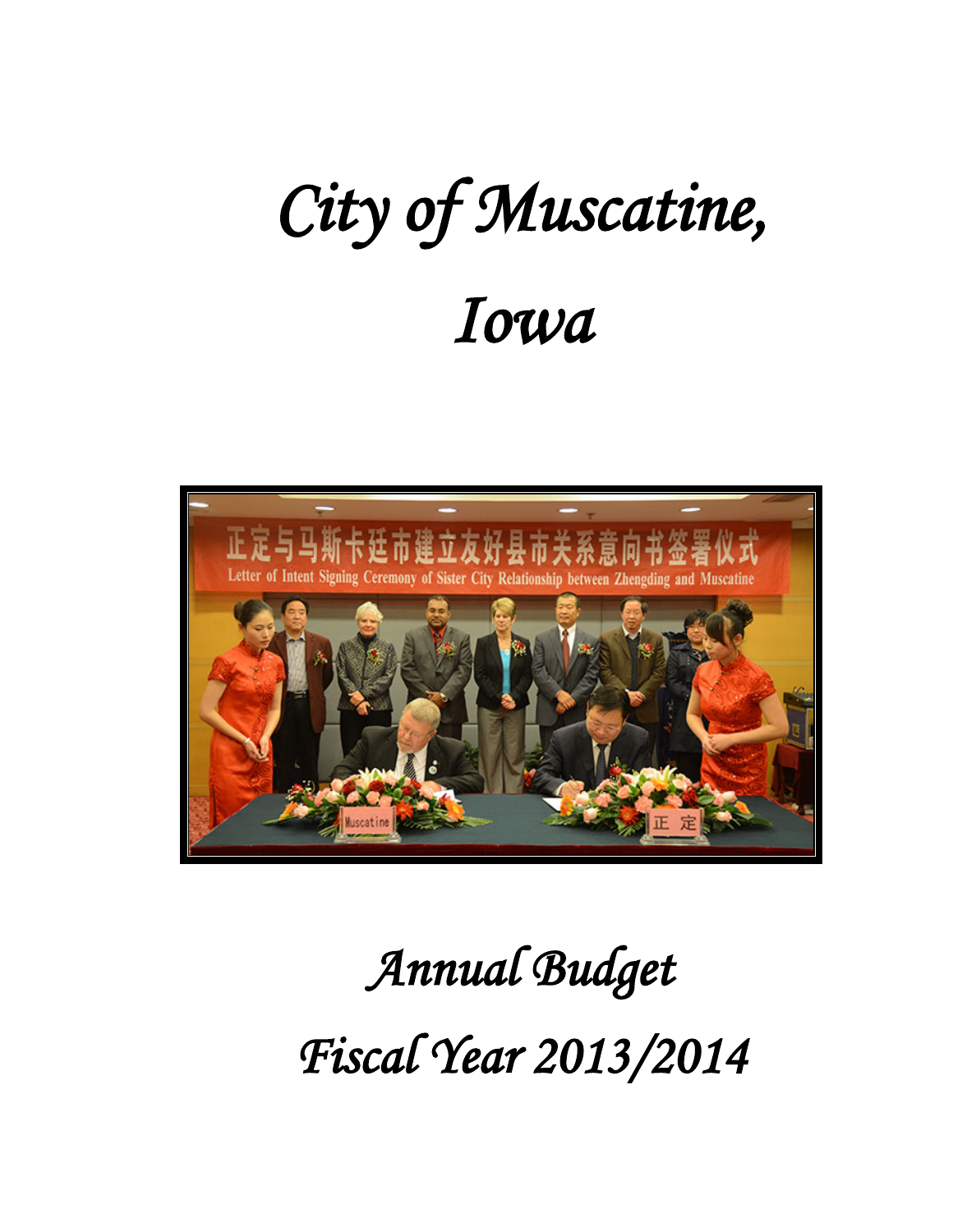# **ANNUAL BUDGET CITY OF MUSCATINE, IOWA**

**FOR THE FISCAL YEAR JULY 1, 2013 - JUNE 30, 2014**

# **CITY OFFICIALS**

**DeWayne Hopkins Mayor**

**City Council** 

**Philip Fitzgerald Mark LeRette Tom Spread Bob Bynum Jeanette Phillips Scott Natvig Osama Shihadeh**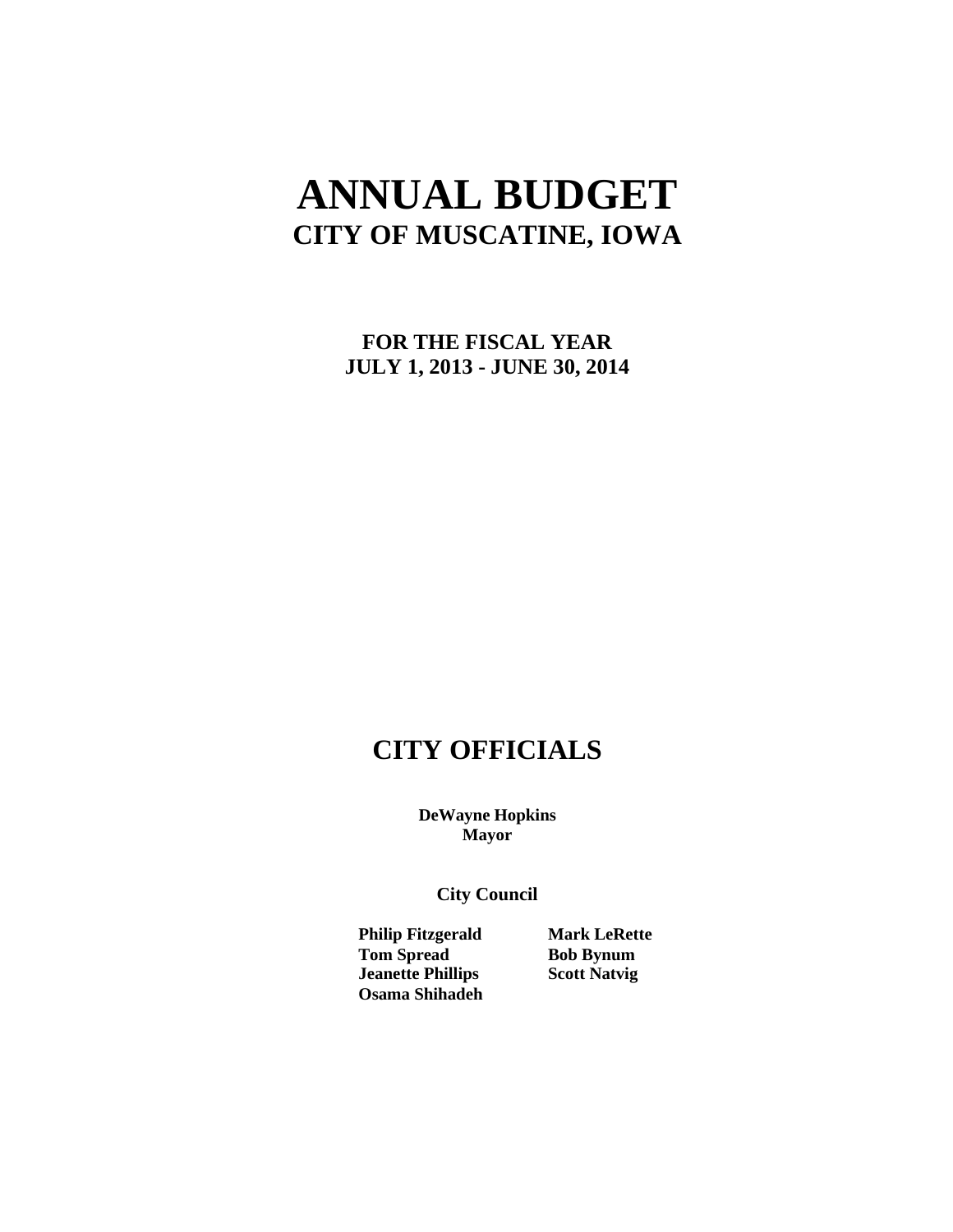#### **BUDGET PREPARED BY:**

**Gregg Mandsager, City Administrator Nancy A. Lueck, Finance Director LeAnna McCullough, Accounting Supervisor**

### **COVER:**

**Mayor DeWayne Hopkins and Mayor Yang Lizhong of Zhengding at a Letter of Intent Signing Ceremony for a Sister Cities relationship with Zhengding, China**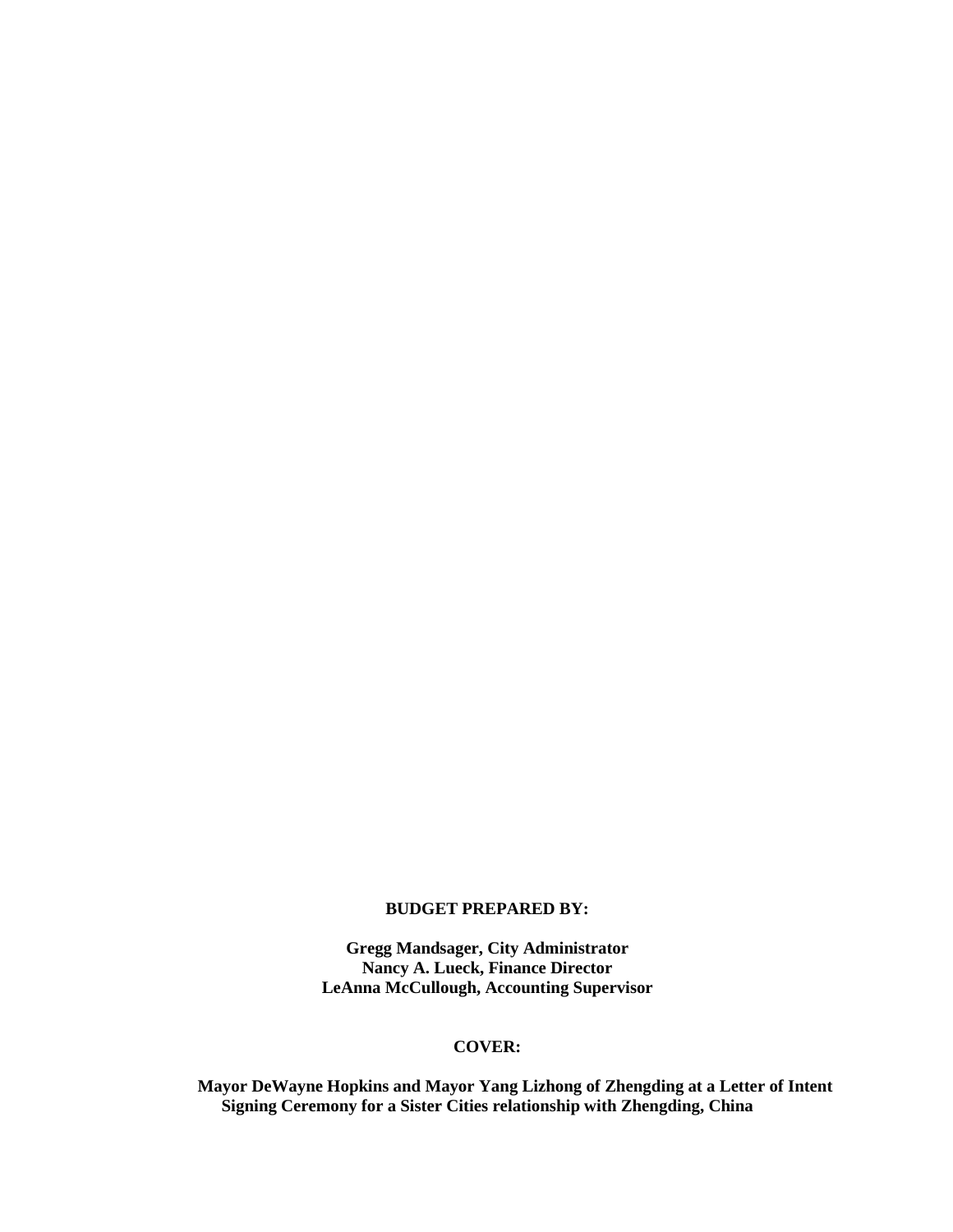# **City of Muscatine Mayor and City Council**



**Front Row Left to Right:**

**Councilmembers Jeanette Phillips, Bob Bynum, and Mark LeRette** 

**Back Row Left to Right:**

**Councilmembers Tom Spread and Osama Shihadeh, Mayor DeWayne Hopkins, Councilmembers Scott Natvig and Phil Fitzgerald**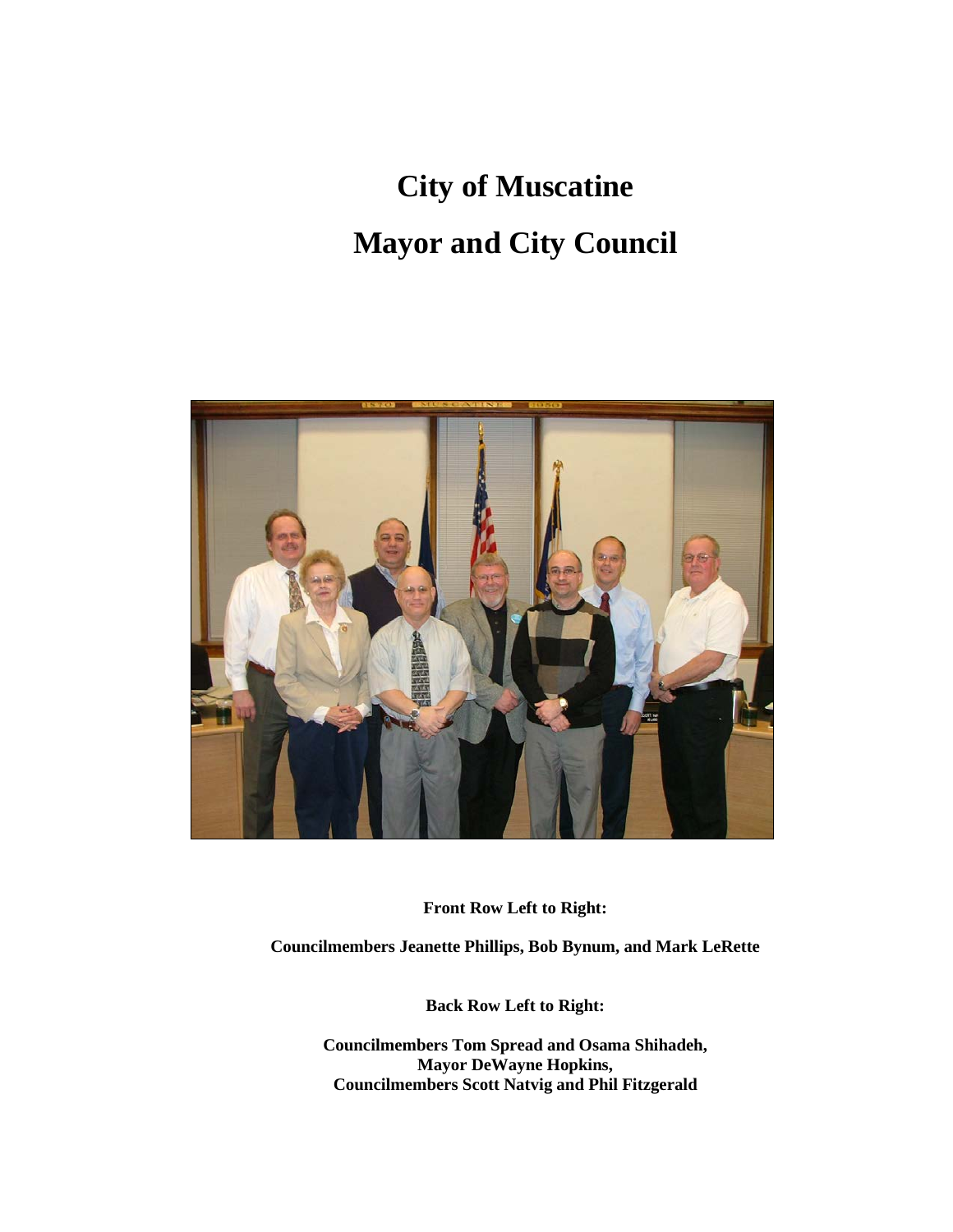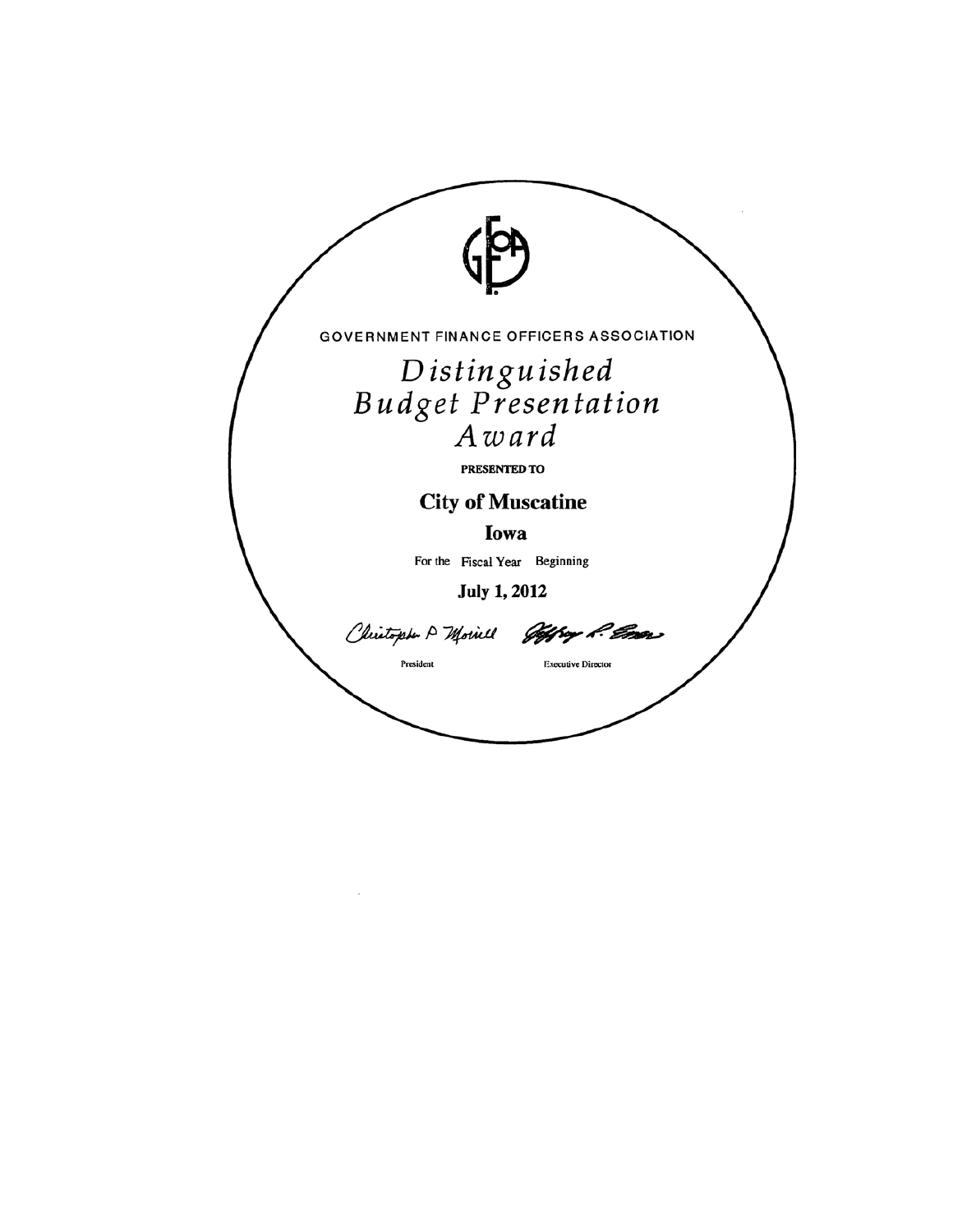#### **Award for Distinguished Budget Presentation**

The Government Finance Officers Association of the United States and Canada (GFOA) presented a Distinguished Budget Presentation Award to the City of Muscatine, Iowa for its annual budget for the fiscal year beginning July 1, 2012. This was the twenty-eighth consecutive year the City received this award.

In order to receive this award, a governmental unit must publish a budget document that meets program criteria as a policy document, as an operations guide, as a financial plan and as a communications device.

The award is valid for a period of one year only. We believe our current budget continues to conform to program requirements, and we are submitting it to GFOA to determine its eligibility for another award.